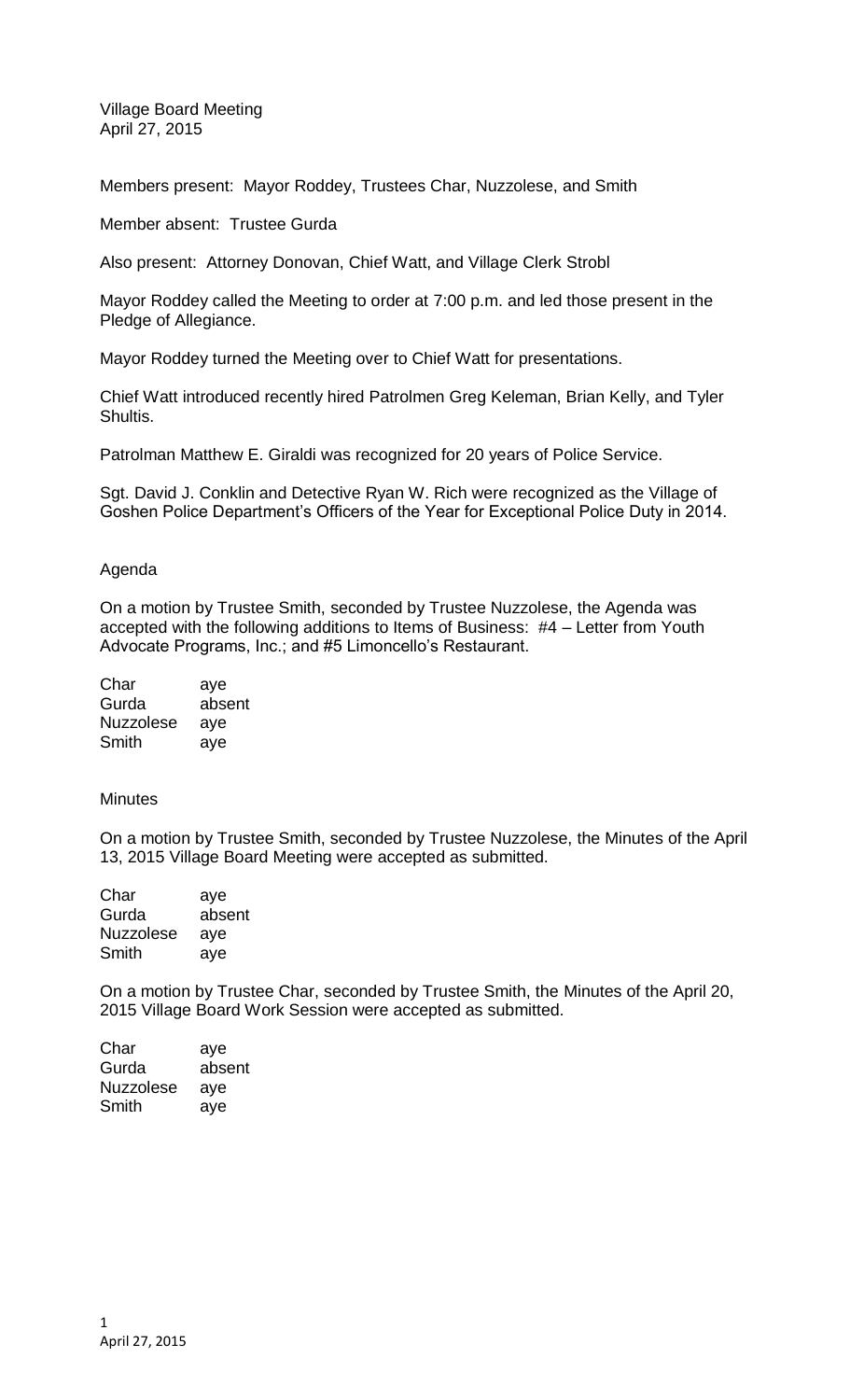Items of Business

Trustee Char moved the following, which was seconded by Trustee Smith:

Whereas, the preliminary budget for the year 2015/2016 has been duly presented to the Village Board of Trustees and a duly advertised public hearing has been held on April 13, 2015;

Resolved: pursuant to Section 5-508(4) of the Village Law, that the said preliminary budget, as changed, altered, and revised, be and hereby is adopted as the budget of the Village of Goshen for the year 2015/2016.

| Char             | aye    |
|------------------|--------|
| Gurda            | absent |
| <b>Nuzzolese</b> | aye    |
| Smith            | aye    |

On a motion by Trustee Nuzzolese, seconded by Trustee Smith, Michael A. Sink is hereby appointed to the Full Time duties of Water and Sewer Treatment Plant Operator Trainee, with the Civil Service title of Laborer for the Village of Goshen Department of Public Works. In accordance with the current contract between the Village of Goshen and the CSEA, Michael A. Sink will be placed on the 2014/2015 Step One of the pay scale for his title, with an annual salary of \$35,496.

This appointment is effective upon successful completion of a pre-employment physical exam, and pre-employment paperwork; and shall include a probationary period of six months.

| Char             | aye    |
|------------------|--------|
| Gurda            | absent |
| <b>Nuzzolese</b> | aye    |
| Smith            | aye    |

On the nomination of Mayor Roddey, Trustee Char, Trustee Nuzzolese, Jacqueline Dion, Peter Patel, and Hilary Surfer are hereby appointed to the Community Forestry Council for a term of one year.

Char aye Gurda absent Nuzzolese aye Smith aye

Mayor Roddey read a letter from Jason S. Wilson, Director of Intensive Services for New York State Youth Advocate Programs, announcing that Goshen and Middletown New York will be representing the United States of America at the 2015 Street Football American Cup, to be held in Buenos Aires, Argentina.